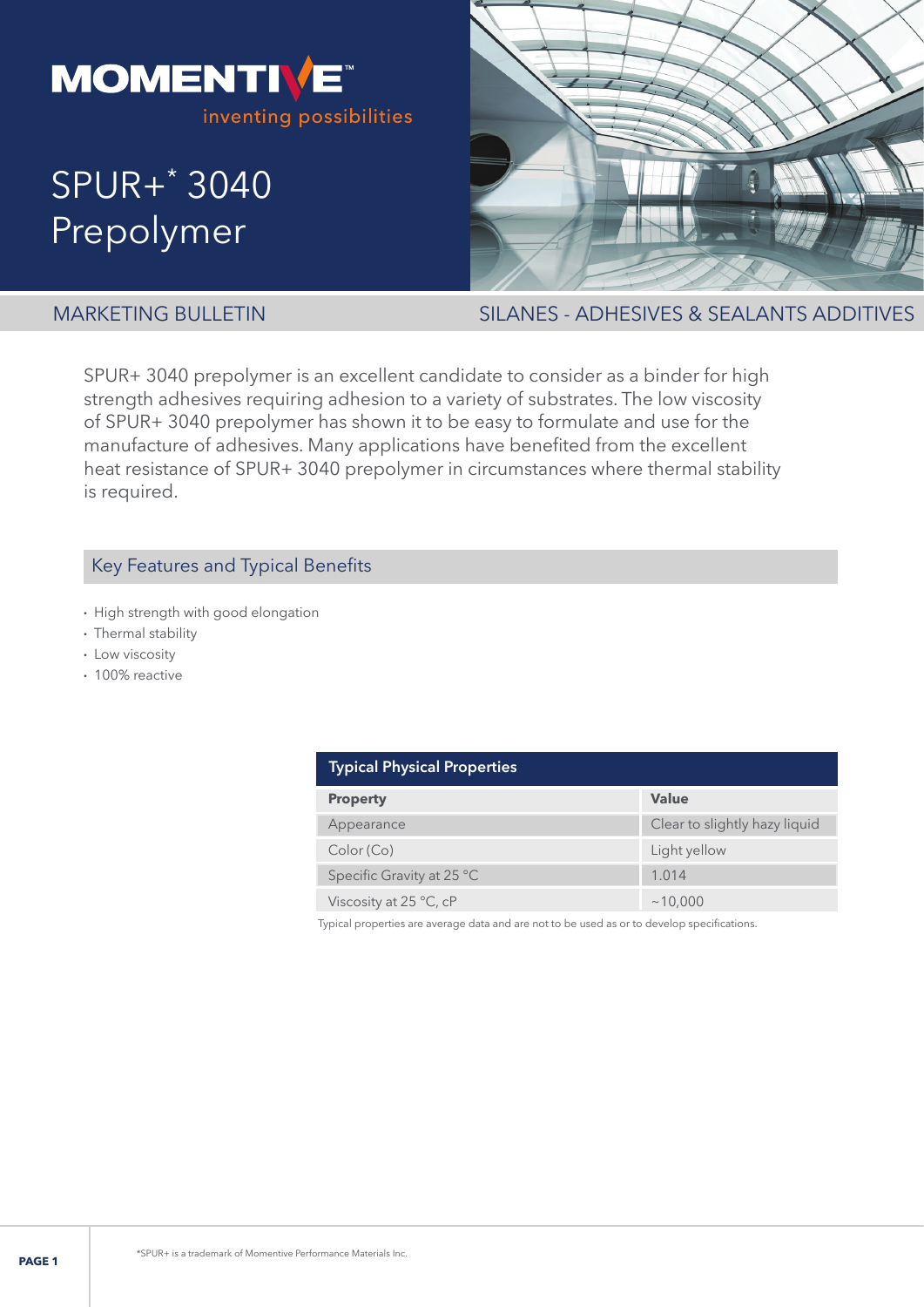# Typical Physical Properties and Heat Resistance of SPUR+ 3040 Prepolymer

In a standard polymer test, the SPUR+ 3040 prepolymer was cured by 1% of Fomrez† UL-28 tin catalyst and 0.5% of Niax\* silicone L-501 at 23 °C and 50% relative humidity for 10 days. To test heat resistance, the cured SPUR+ 3040 prepolymer sheet was placed in an oven at 120 °C for 3 days. The properties of the SPUR+ 3040 prepolymer before and after the heat aging are compared in the table below.

| <b>Property of</b><br>SPUR+3040 prepolymer | <b>Initial Value</b> | Under 120 °C for 3 days |
|--------------------------------------------|----------------------|-------------------------|
| Tensile Strength                           | 5.25 MPa             | 7.58 MPa                |
| Modulus at 100%E                           | 4.43 MPa             | 3.79 MPa                |
| Elongation at Break                        | 113%                 | 201%                    |
| <b>Hardness</b>                            | 47 Shore A           | 50 Shore A              |

Note: Test data. Actual results may vary.

SPUR+ 3040 prepolymer can be added to a SPUR+ 1015 prepolymer-based sealant formulation to improve heat resistance. In the example below, SPUR+ 3040 prepolymer was added to a SPUR+ 1015 prepolymer-based sealant; the cured product then survived heat aging at 120 °C for 8 days. The example sealant formulation and test results are shown in the tables below.

# **Example Formulation**

| Ingredients               |              | (g)    |
|---------------------------|--------------|--------|
| SPUR+ 1015 prepolymer     |              | 66.70  |
| SPUR+3040 prepolymer      |              | 33.30  |
| CaCO <sub>3</sub>         |              | 111.11 |
| TS 720 (fumed silica)     |              | 4.17   |
| R-960 (TiO2, colorant)    |              | 1.39   |
| Silquest A-171* silane    |              | 1.94   |
| Silquest* A-1120 silane   |              | 1.94   |
| DIDP (plasticizer)        |              | 55.56  |
| Tinuvin <sup>†</sup> 213  |              | 0.83   |
| Tinuvin 662 LD            |              | 0.83   |
| Fomrez <sup>†</sup> SUL-4 |              | 0.28   |
|                           | <b>Total</b> | 278.06 |

Product formulations are included as illustrative examples only. Momentive makes no representation or warranty of any kind with respect to any such formulations, including, without limitation, concerning the efficacy or safety of any product manufactured using such formulations.

## **Test Results**

| <b>Property</b>     | <b>Initial Value</b> | Under 120 °C for 8 days |
|---------------------|----------------------|-------------------------|
| Tensile Strength    | $2.5$ MPa            | 2.2 MPa                 |
| Modulus at 100%E    | $0.94$ MPa           | 0.86 MPa                |
| Elongation at Break | 327%                 | 258%                    |
| <b>Hardness</b>     | 36 Shore A           | 30 Shore A              |

Note: Test data. Actual results may vary.

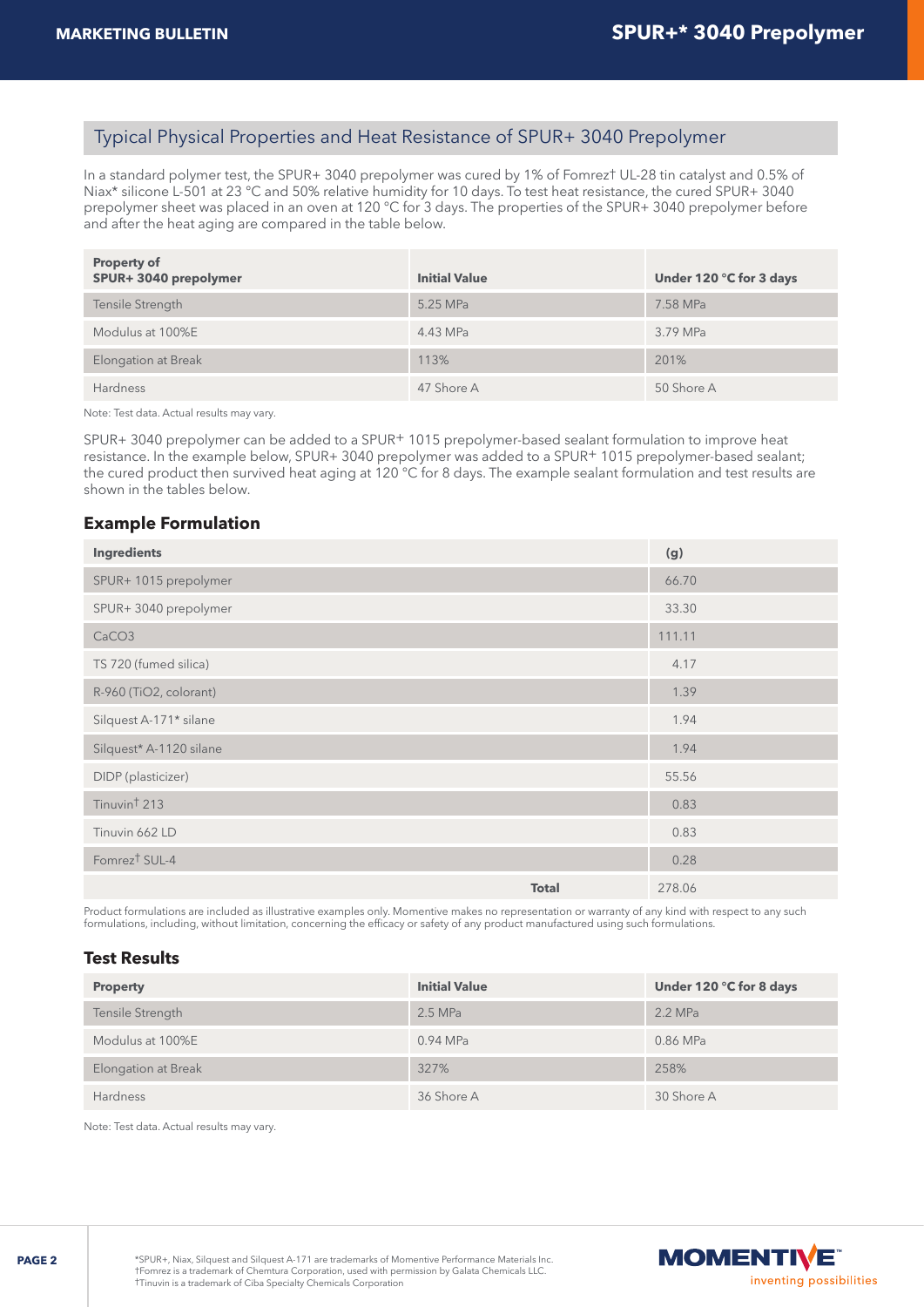# Patent Status

Nothing contained herein shall be construed to imply the nonexistence of any relevant patents or to constitute the permission, inducement or recommendation to practice any invention covered by any patent, without authority from the owner of the patent.

# Limitations

Customers must evaluate Momentive Performance Materials products and make their own determination as to fitness of use in their particular applications.

# Product Safety, Handling and Storage

Customers should review the latest Safety Data Sheet (SDS) and label for product safety information, safe handling instructions, personal protective equipment if necessary, emergency service contact information, and any special storage conditions required for safety. Momentive Performance Materials (MPM) maintains an around-the-clock emergency service for its products. SDS are available at www.momentive.com or, upon request, from any MPM representative.

For product storage and handling procedures to maintain the product quality within our stated specifications, please review Certificates of Analysis, which are available in the Order Center. Use of other materials in conjunction with MPM products (for example, primers) may require additional precautions. Please review and follow the safety information provided by the manufacturer of such other materials.